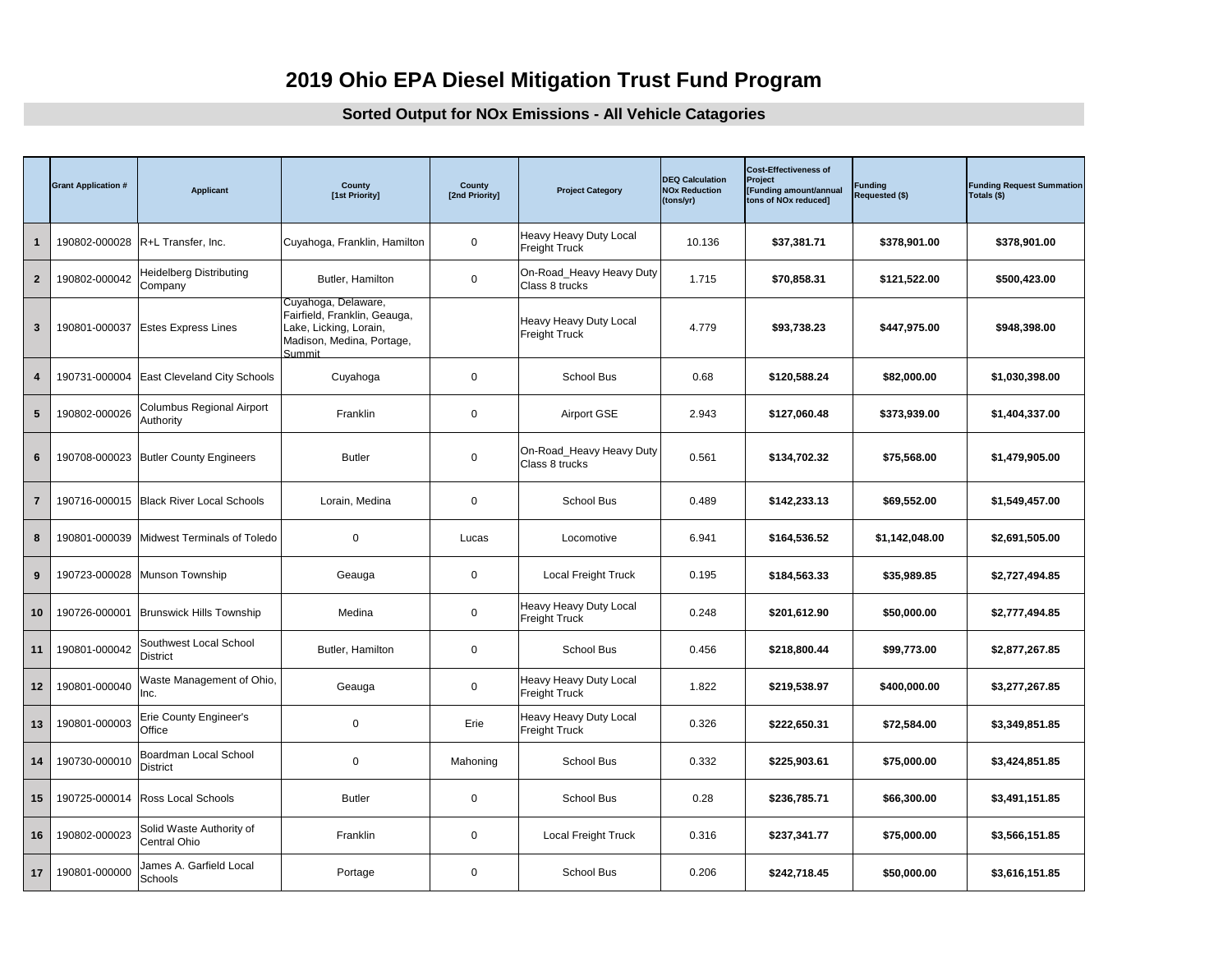| 18 | 190712-000024 | Medina County Sanitary<br>Engineers                   | Medina                               | 0                                        | On-Road Local Freight<br>Trucks                                | 0.264       | \$246,212.12<br>\$65,000.00    |              | \$3,681,151.85 |
|----|---------------|-------------------------------------------------------|--------------------------------------|------------------------------------------|----------------------------------------------------------------|-------------|--------------------------------|--------------|----------------|
| 20 | 190802-000045 | <b>Mason City Schools</b>                             | Warren                               | 0                                        | School Bus                                                     | 1.976       | \$247,221.66                   | \$488,510.00 | \$4,169,661.85 |
| 19 | 190802-000039 | Chagrin Falls Exempted<br>Village School              | Cuyahoga, Geauga                     | 0                                        | School Bus                                                     | 0.243       | \$254,629.63<br>\$61,875.00    |              | \$4,231,536.85 |
| 21 | 190801-000034 | Dublin City Schools                                   | Franklin                             | $\mathbf 0$                              | School Bus                                                     | 1.371       | \$269,511.31<br>\$369,500.00   |              | \$4,601,036.85 |
| 22 | 190801-000032 | City of Tallmadge                                     | Portage & Summit                     | $\pmb{0}$                                | Heavy Heavy Duty Local<br>Freight Truck, and one<br>school bus | 0.342       | \$273,538.01<br>\$93,550.00    |              | \$4,694,586.85 |
| 23 | 190718-000006 | Springboro Community City<br><b>School District</b>   | Warren                               | Montgomery                               | School Bus                                                     | 0.532       | \$288,851.50<br>\$153,669.00   |              | \$4,848,255.85 |
| 24 | 190802-000024 | Ohio Turnpike and<br><b>Infrastructure Commission</b> | Cuyahoga, Lorain, Portage,<br>Summit | Erie, Mahoning,<br>Sandusky,<br>Trumbull | Heavy Heavy Duty Local<br>Freight Truck                        | 1.268       | \$295,741.32                   | \$375,000.00 |                |
| 25 | 190802-000037 | <b>Firelands Local Schools</b>                        | Lorain                               | 0                                        | School Bus                                                     | 0.422       | \$306,675.36<br>\$129,417.00   |              | \$5,352,672.85 |
| 26 | 190712-000018 | Manchester Local Schools                              | Summit                               | 0                                        | School Bus                                                     | 0.136       | \$368,404.41<br>\$50,103.00    |              | \$5,402,775.85 |
| 27 | 190801-000038 | Deer Park Community City<br><b>School District</b>    | Hamilton                             | 0                                        | School Bus                                                     | 0.21        | \$374,995.24<br>\$78,749.00    |              | \$5,481,524.85 |
| 28 | 190802-000043 | City of Columbus<br>Department of Public Utilities    | Franklin                             | $\pmb{0}$                                | Heavy Heavy Duty Local<br>Freight Truck                        | 0.191       | \$435,031.41<br>\$83,091.00    |              | \$5,564,615.85 |
| 29 | 190802-000030 | Sandusky County Engineers<br>Office                   | $\mathbf 0$                          | Sandusky                                 | Heavy Heavy Duty Local<br>Freight Truck                        | 0.153       | \$483,084.97<br>\$73,912.00    |              | \$5,638,527.85 |
| 30 | 190731-000003 | Greater Dayton RTA                                    | 0                                    | Montgomery                               | <b>Transit Bus</b>                                             | 1.968       | \$487,804.88<br>\$960,000.00   |              | \$6,598,527.85 |
| 31 | 190719-000020 | <b>Stark County Educational</b><br>Service Center     | $\mathbf 0$                          | <b>Stark</b>                             | School Bus                                                     | 3.996       | \$500,484.48<br>\$1,999,936.00 |              | \$8,598,463.85 |
| 32 | 190802-000029 | City of Akron, Ohio                                   | Summit                               | 0                                        | Heavy Heavy Duty Local<br><b>Freight Truck</b>                 | 0.534       | \$511,226.59<br>\$272,995.00   |              | \$8,871,458.85 |
| 33 | 190801-000033 | Clermont County Board of<br>Commissioners             | Clermont                             | 0                                        | Heavy Heavy Duty Local<br>freight Truck                        | 0.193       | \$518,134.72<br>\$100,000.00   |              | \$8,971,458.85 |
| 34 |               | 190802-000038 Centerville City Schools                | 0                                    | Montgomery                               | School Bus                                                     | 0.392       | \$525,510.20                   | \$206,000.00 |                |
| 35 | 190802-000036 | Central Ohio Transit<br>Authority (COTA)              | Franklin                             | $\mathbf 0$                              | <b>Transit Bus</b>                                             | $\mathbf 0$ | #DIV/0!                        | \$0.00       | \$9,177,458.85 |
| 36 | 190802-000044 | City of Columbus                                      | Franklin                             | $\mathbf 0$                              | Heavy Heavy Duty Local<br><b>Freight Truck</b>                 | 0.147       | \$586,734.69                   | \$86,250.00  | \$9,263,708.85 |
| 37 | 190730-000004 | Ottawa County Transit Board                           | $\mathbf 0$                          | Erie, Ottawa,<br>Sandusky                | <b>Transit Bus</b>                                             | 0.13        | \$645,207.69                   | \$83,877.00  | \$9,347,585.85 |